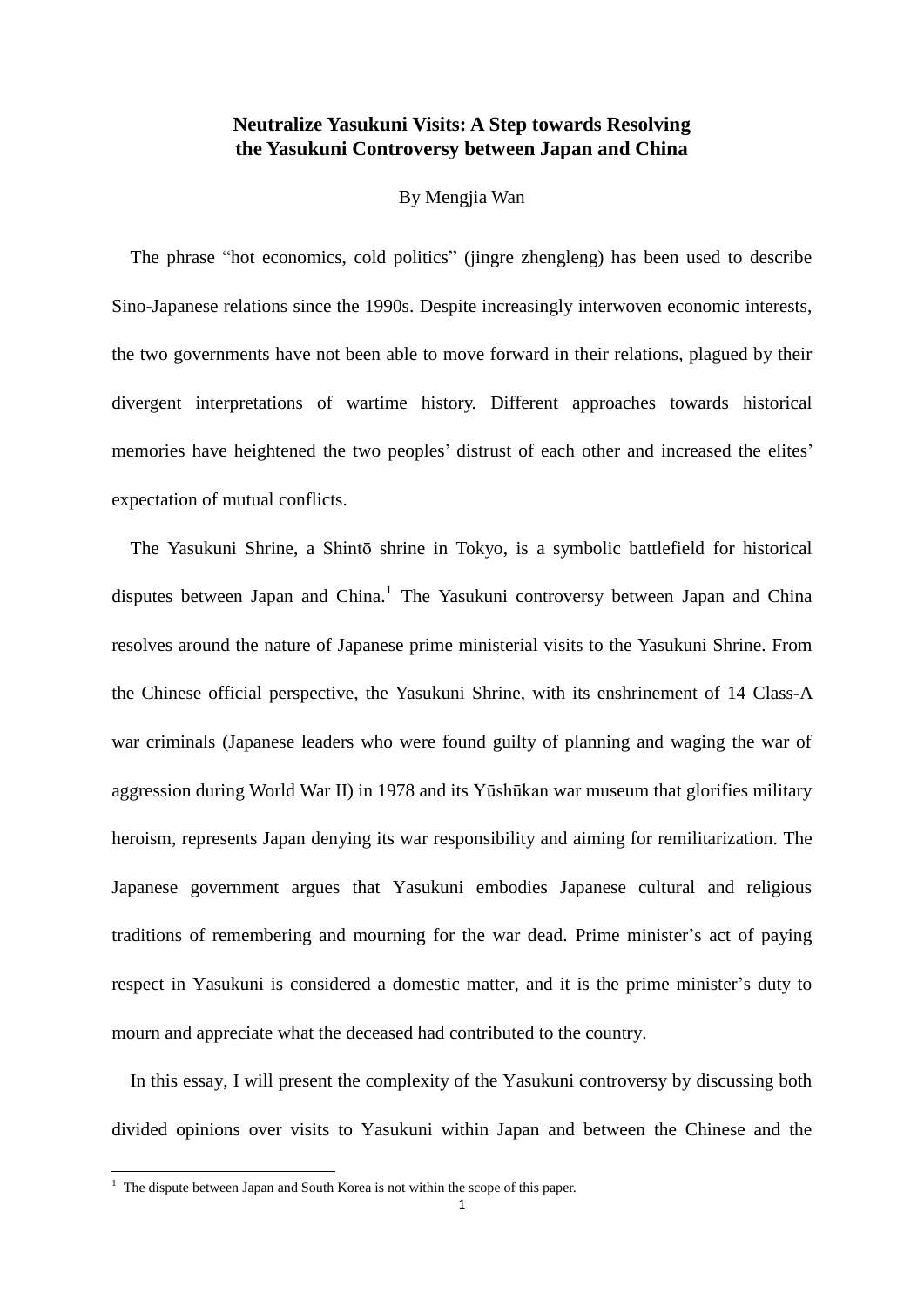Japanese governments. While recognizing the challenge of solving the Yasukuni controversy, I argue that a proposal of neutralizing prime ministerial visits to Yasukuni can bridge the gulf between the divergent viewpoints as well as the different thinking of the two governments, thus mitigating the conflicts over Yasukuni visits.

#### **Background: Yasukuni and State Shintō**

The significance of the Yasukuni Shrine can be understood in the context of State Shintō. During the pre-Meiji period, Shintō (the way of kami) was perceived to be an extension of Buddhism; Shintō shrines had operated "as part of a temple-shrine complex controlled by the Buddhist priesthood for centuries."<sup>2</sup> The native deities (kami) that Shintō defines are deities of Japanese mythology, spirits of nature and deified emperors and heroes.<sup>3</sup> After 1868, however, Shintō's status was elevated by active state patronage. Shintō rites were unified and Shintō shrines were systematically organized by national rankings as they had never been before the modern period, creating what came to be called State Shintō. State Shintō was upheld by promoting the myths that arose in the thirteenth and fourteenth centuries<sup>4</sup> of the emperor being a direct descendant of the imperial deities, and that the Japanese people and their country are superior to others because of their divine origins.

Ever since Shintō gained influence during the Meiji period, new shrines had been constructed, and among them, the Yasukuni Shrine became a great center of State Shintō.<sup>5</sup> The Yasukuni Shrine was originally established in 1869 as the Tokyo Shōkonsha (Tokyo Spirit-Inviting Shrine) to console the spirits of those who fought on behalf of the emperor

<sup>2</sup> Helen Hardacre, *Shintō and the State, 1868-1988* (Princeton: Princeton University Press, 1989), 81.

<sup>3</sup> Ibid., 10.

<sup>4</sup> John Breen and Mark Teeuwen, *A New History of Shintō* (Oxford: Wiley-Blackwell, 2010), 45.

<sup>5</sup> Hardacre, *Shintō and the State,* 38.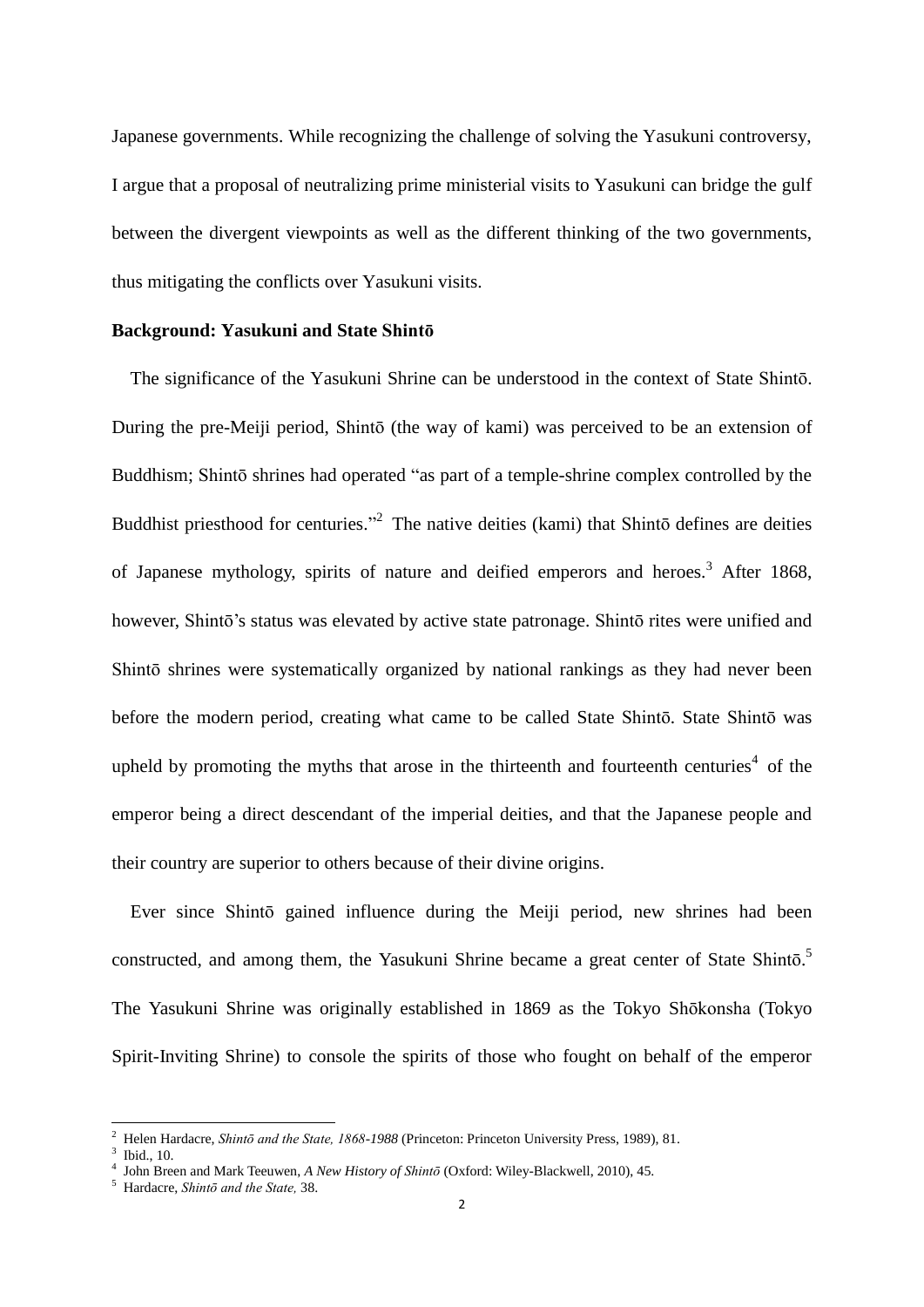against the Tokugawa followers during the Boshin War (1868-1869).<sup>6</sup> The shrine was renamed Yasukuni Jinja (Shrine of the Peaceful Nation or Shrine to Pacify the Realm) in 1879 and came to enshrine all those who died in wars including the Sino-Japanese Wars and World War II. Commoners who became soldiers and died on the battlefield were automatically apotheosized and worshipped as national deities at Yasukuni; and the fact that the emperor himself paid tribute to the souls of the war dead promoted the idea that it was a great honor to sacrifice one's life for the state.

The emphasis on death for the state was further politicized by Yasukuni's close connection to the military. Unlike other Shintō shrines, administered by the Ministry of Home Affairs, Yasukuni was under the control of the Army and Navy Ministries.<sup>7</sup> The chief priest of Yasukuni tended to be someone who had a military background with no Shintō training.<sup>8</sup> Frequent imperial pilgrimages to Yasukuni by the Shōwa Emperor in full military uniform between 1926 and 1945 were aimed to foster public support for the ongoing wars. Yasukuni became the embodiment of the most honorable way that a Japanese man could contribute to his country—dying on the battlefield. "I will be waiting for you at Yasukuni", is what Japanese soldiers said to their comrades before they left for missions during World War II.

State Shintō suffered a heavy blow under the Allied Occupation of Japan after World War II. The Shintō Directive of 1945 prohibited all state support for and patronage of Shintō. The 1947 Constitution of Japan guaranteed the separation of state and religion. Perceived to be 'a

<sup>6</sup> Yuki Miyamoto, "The Ethics of Commemoration: Religion and Politics in Nanjing, Hiroshima, and Yasukuni," *Journal of the American Academy of Religion* 80, no.1 (2012): 56.<br><sup>7</sup> Mike M Mochimki "The Vesulani Shrine Cosumbus"

<sup>7</sup> Mike M. Mochizuki, "The Yasukuni Shrine Conundrum: Japan's Contested Identity and Memory," in *Northeast Asia's Difficult Past: Essays in Collective Memory*, ed. Barry Schwartz and Mikyoung Kim (Basingstoke: Palgrave Macmillan, 2010), 33.

<sup>8</sup> John Breen, "Introduction: A Yasukuni Genealogy," in *Yasukuni, the War Dead and the Struggle for Japan's Past*, ed. John Breen (New York: Columbia University Press, 2008), 13.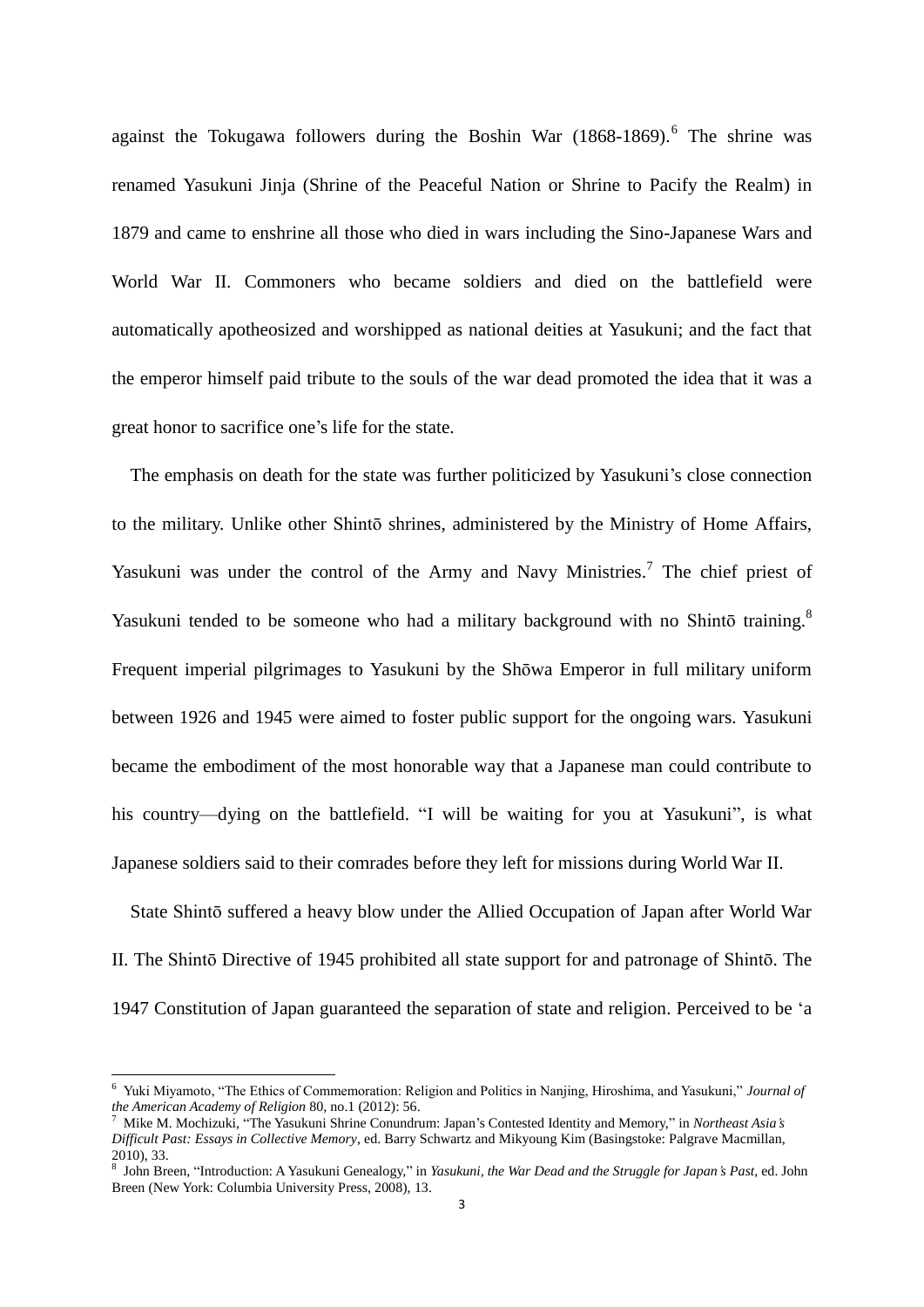symbol of Japanese militarism', 'a war shrine', the Yasukuni Shrine was turned into a private religious entity, thus subjected to the stipulation of the Constitution.<sup>9</sup> However, the Shintō Directive was only rigidly enforced until the end of the Allied Occupation in 1952. Various forms of covert support for Shintō from the state have quietly resumed. For example, in order to register the war dead as deities, priests must have access to information such as the date and place of birth of each individual and the circumstances of death. When the Yasukuni Shrine made a private request for aid in collecting this information to the Ministry of Welfare, the ministry gave these data to Yasukuni free of charge; while the request was turned down by the ministry when the religious organization Perfect Liberty Kyōdan asked for the same services.<sup>10</sup> Nevertheless, pacifist movements have grown rapidly in Japan after the war ended;<sup>11</sup> and Japan's postwar democratic Constitution has promoted a pluralistic political environment where various issues and policies are discussed and debated, and Yasukuni is one of them.

#### **Domestic Debate over Yasukuni Visits**

Before Yasukuni became a source of contention between China and Japan, it was already a controversial place because of the constitutional principle of the separation of state and religion and Japanese people's varying war memories. Regarding state patronage for the Yasukuni Shrine, on one end of the ideological spectrum is the nationalist right who persistently pushed for reviving state support to Yasukuni. The core political force behind the momentum for renewed state support was the Japan Society for War-Bereaved Families

<sup>9</sup> Tetsuya Takahashi, "Legacies of Empire: the Yasukuni Shrine Controversy," in *Yasukuni, the War Dead and the Struggle for Japan's Past*, ed. John Breen (New York: Columbia University Press, 2008), 110.

<sup>10</sup> Hardacre, *Shintō and the State,* 148.

<sup>11</sup> *Mari Yamamoto,* "Japan's Grassroots Pacifism," *The Asia-Pacific Journal: Japan Focus* (2005), http://www.japanfocus.org/-Mari-YAMAMOTO/2102.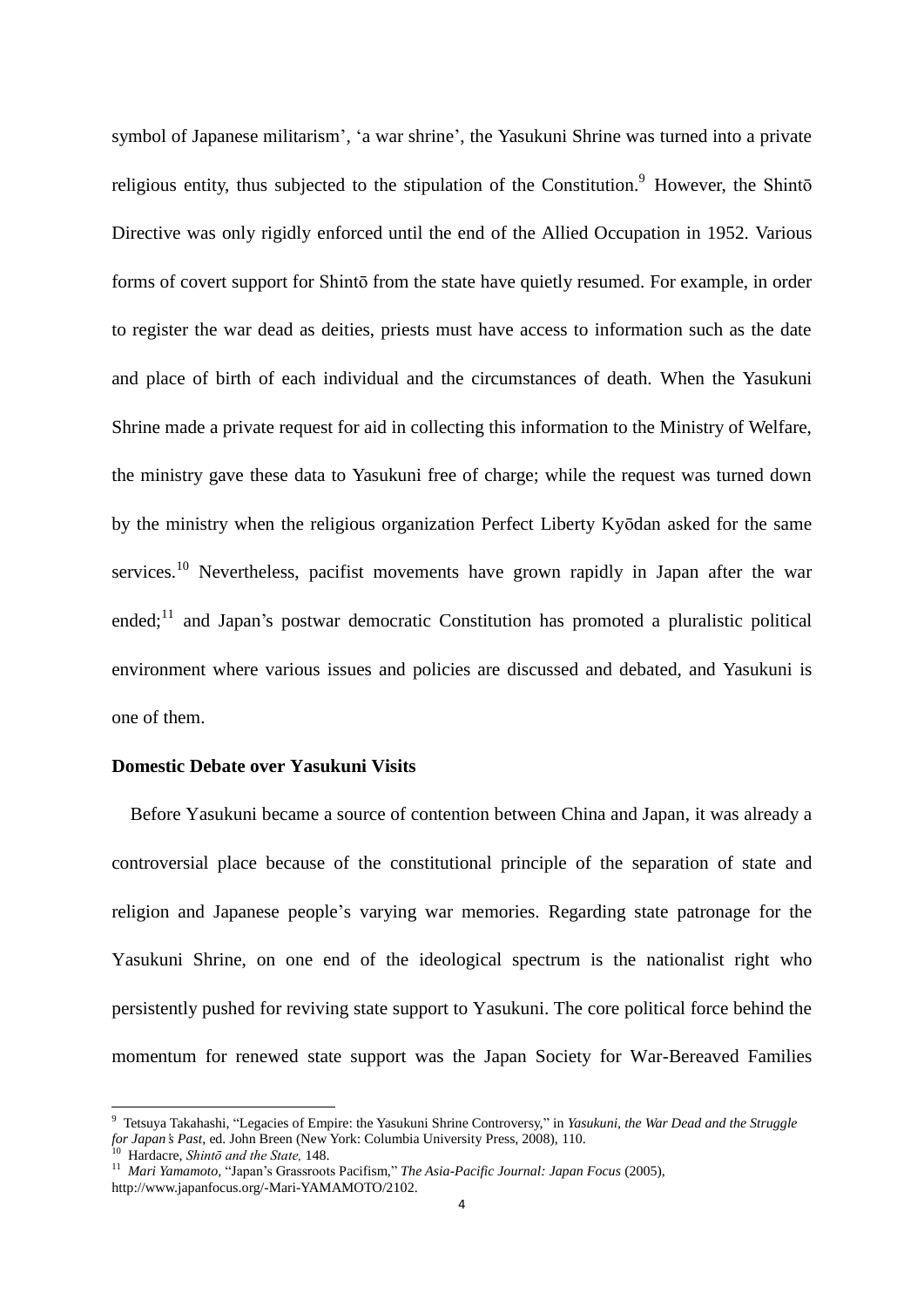(Nihon Izokukai).<sup>12</sup> The Izokukai, with its large membership, has been a key voting bloc for the Liberal Democratic Party (LDP) since its foundation, which explained LDP's support for Izokukai's demand of official worship at Yasukuni by the prime minister and the emperor. Conservative politicians of the LDP, supported by the Izokukai, the Association of Shintō Shrines and right-wing groups attempted to introduce a bill known as the Yasukuni Shrine Bill (Yasukuni hōan) five times from 1969 to 1974 to grant state support to Yasukuni.<sup>13</sup> The goal of the bill was to reinstate the prewar status of the Yasukuni Shrine by classifying it as a nonreligious entity, in order to remove the constitutional restraints on official visits to Yasukuni. This reminds people of the state's rhetoric of State Shintō before World War II: declaring that State Shintō was nonreligious or suprareligious, the Japanese state was able to make public participation in Shintō rites obligatory and suppress any religion that would challenge the status of State Shintō.

The bill was finally dropped because of fierce opposition from a broad coalition of leftist political parties, labor unions, and religious bodies, which represent the other end of the spectrum. The opponents of restoring state patronage for Yasukuni criticize how the shrine endangers religious freedom and helps revive militarism by extinguishing in Japan a sense of war responsibility. They pointed out that Yasukuni rejected the requests from Japanese Buddhists and Christians asking their deceased family members be removed from the enshrinement registers of Yasukuni on the grounds that the enshrined are now national deities who ceased to belong to a particular household. Once the ritual of adding names of the deceased to a Book of Souls is performed, the individual souls are transformed to deities that

<sup>&</sup>lt;sup>12</sup> Mochizuki, "The Yasukuni Shrine Conundrum," 35.

<sup>13</sup> Hardacre, *Shintō and the State,* 160.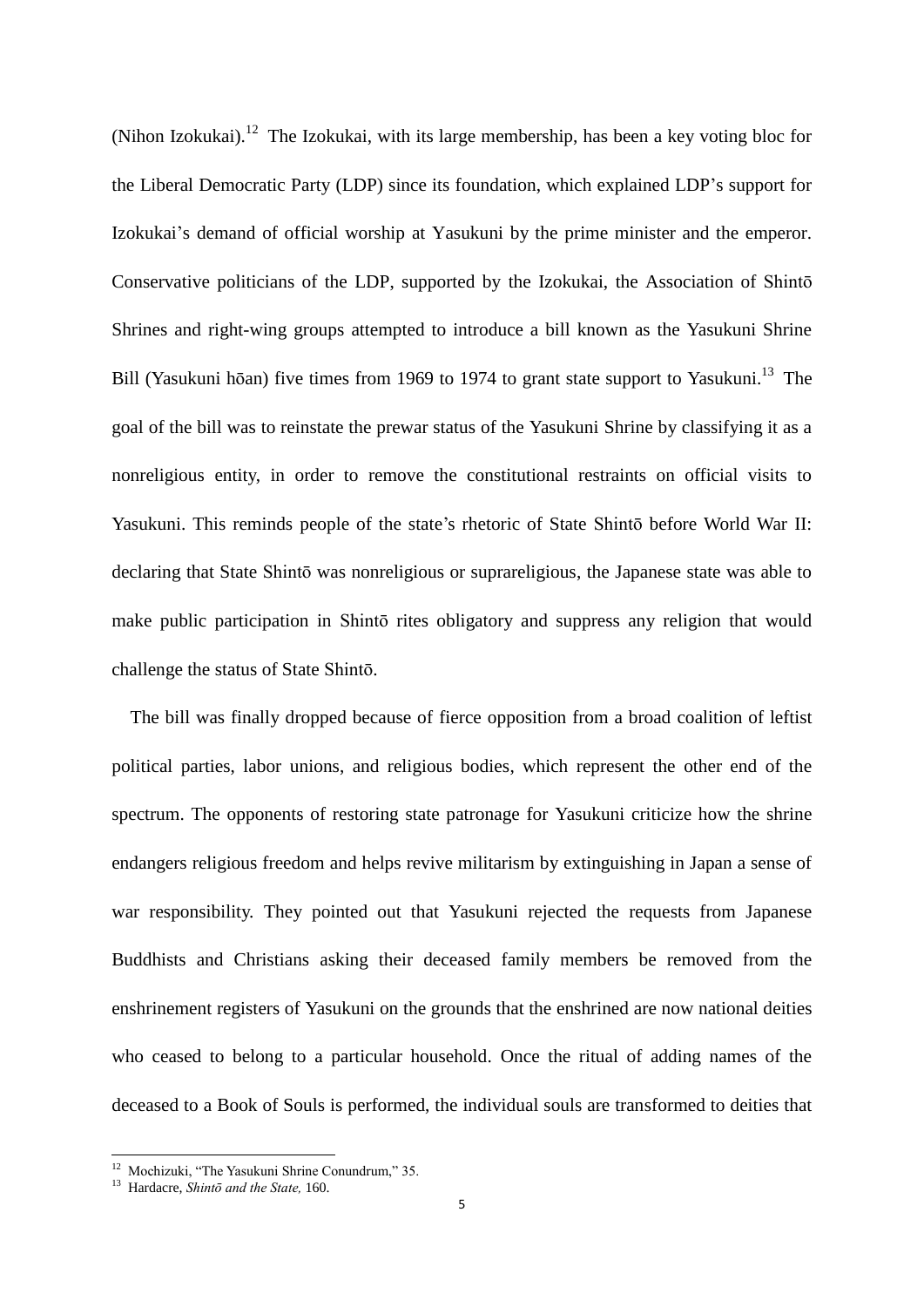attach to the nation and cannot be separated as individuals.<sup>14</sup> What the liberals also find problematic is the narrative of history presented by the Yūshūkan museum, which reopened in 1985. In explaining World War II (which the museum refers to as the "Great East Asian War"), the museum portrayed western powers as the instigator of the war, whereas Japan was forced into the conflict and acted as a liberator of  $Asia$ ,<sup>15</sup> which was also the pre-war narrative. The suffering that the people of other Asian countries endured at the hands of the Japanese army is largely absent in the museum. Critics argue that by glossing over or denying Japanese atrocities during war, Yūshūkan is promoting an amnesia of war responsibility among the Japanese people.

What is also absent in Yūshūkan is the horror of war for the Japanese people. For example, many Okinawans remain a strong oppositional force to prime ministerial visits to Yasukuni, where 55,000 Okinawan civilians were enshrined as 'war heroes' who cooperated with Japanese military personnel in the war.<sup>16</sup> While Yūshūkan praised the entire population of Okinawa for their brave resistance to foreign military forces during the Battle of Okinawa, it obliterated the memories of many Okinawans who testified that the Japanese "imperial army used the civilian population as shields, sometimes murdered them, and even drove many to acts of group suicide."<sup>17</sup> The Okinawans see the act of categorizing civilian victims as quasi-military personnel, and granting compensation accordingly, as a scheme to cover up the Japanese military's crimes against Okinawans. While some Japanese view Yasukuni as a

<sup>&</sup>lt;sup>14</sup> Mochizuki, "The Yasukuni Shrine Conundrum," 32.

<sup>15</sup> Yuki Miyamoto, *Beyond the Mushroom Cloud: Commemoration, Religion, and Responsibility after Hiroshima* (New York: Fordham University Press, 2011), 68.

<sup>16</sup> Gaven McCormack and Satoko Oka Norimatsu, *Resistant Islands: Okinawa Confronts Japan and the United States* (Plymouth: Rowman & Littlefield, 2012), 37.

<sup>17</sup> Nobumasa Tanaka, "Okinawa kara Okinawa to tou 'Yasukuni' ," *Sekai*, September 2004, quoted in John Breen,

ed.,*Yasukuni, the War Dead and the Struggle for Japan's Past* (New York: Columbia University Press, 2008), 153.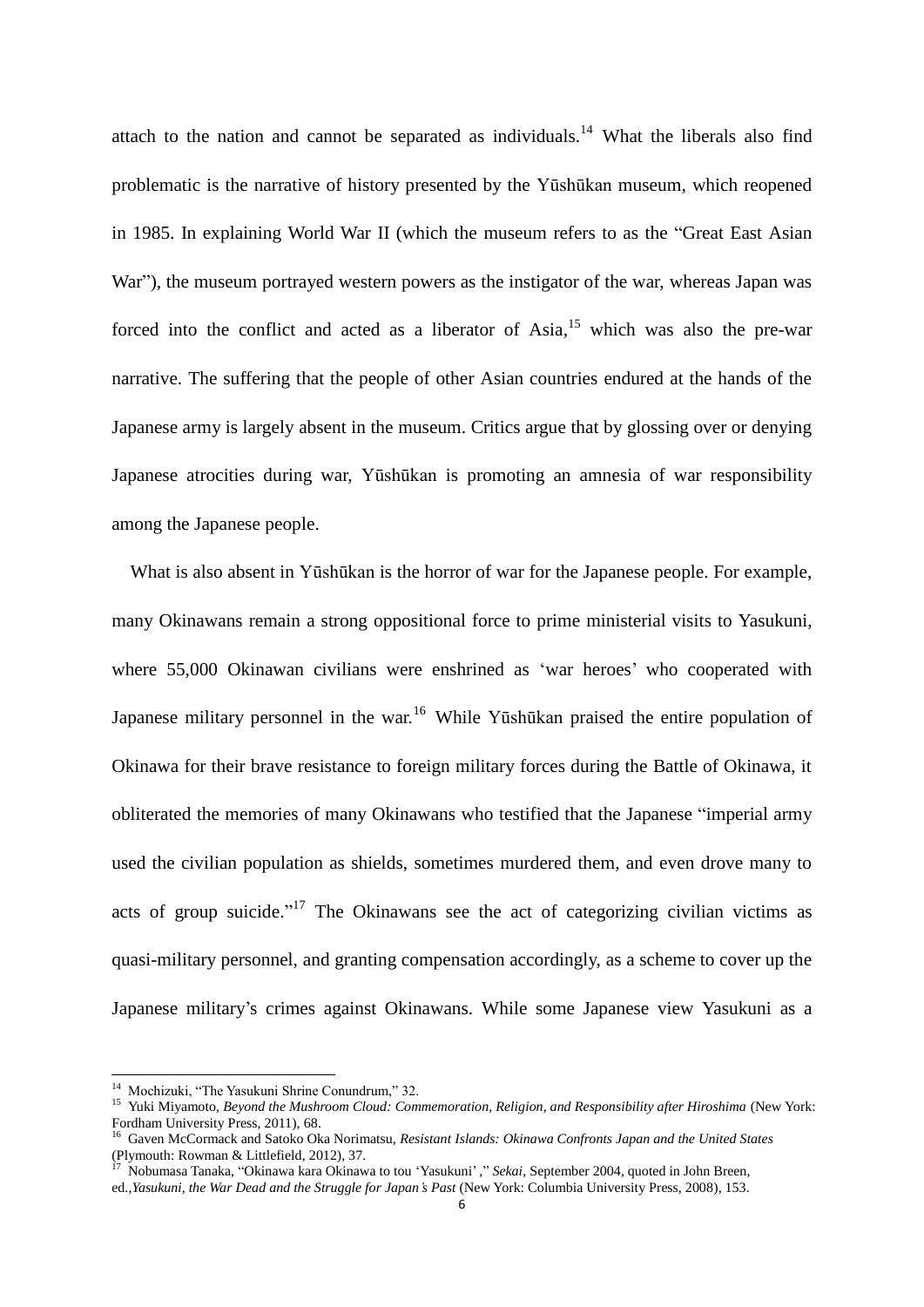symbol of peace, many Okinawans see it a place that glorifies the brutal war during which numerous Okinawan and Japanese lives were lost in vain.

Submerged in the fierce debate is a broad middle ground that might better represent Japanese people's view about history. Many Japanese recognize Japan's past aggression and they acknowledge the need to apologize for its wrongdoings. At the same time, many believe that "Japan's past history is not all negative, that Japan was not the only country responsible for the Pacific War and that Japan has the right to mourn its war dead like any other country."<sup>18</sup> It is important to note that for the majority of the Japanese people according to polling data, the Yasukuni Shrine is a "place to remember Japan's war dead" rather than a "symbol of Japan's militarism."<sup>19</sup> The Yasukuni Shrine, after all, is a place for mourning; it is the place where veterans fulfill their promises to "meet again at Yasukuni"; it is the place where the bereaved families mourn their loved ones.<sup>20</sup>

#### **The Chinese Government Position on Yasukuni Visits**

Although the enshrinement of Class-A war criminals became the focal point for Chinese protest, the Chinese government did not clearly object to Japanese prime ministerial visits to Yasukuni immediately after the enshrinement of Class-A was made public in 1979. Prime Minister Nakasone Yasuhiro's visit on August 15 (the day of Japan's surrender), 1983, was the first time that Beijing condemned the Japanese prime minister for visiting the Yasukuni Shrine.<sup>21</sup> It is important to understand that though the enshrinement of war criminals added intensity to Chinese complaints; it was how Nakasone contextualized his visits that alarmed

<sup>&</sup>lt;sup>18</sup> Mochizuki, "The Yasukuni Shrine Conundrum," 46.

<sup>&</sup>lt;sup>19</sup> Kazuya Fukuoka, "Memory, Nation, and National Commemoration of War Dead: A Study of Japanese Public Opinion on the Yasukuni Controversy," *Asian Politics & Policy* 5, no. 1 (2013): 42.

<sup>&</sup>lt;sup>20</sup> Breen, "Introduction: A Yasukuni Genealogy," 11.

<sup>&</sup>lt;sup>21</sup> Steven E. Lewentowicz, "In Response to Yasukuni: the Curious Approach the Chinese and South Korean Governments Take Toward an Unresolved Link to the Past" (MA thesis., Naval Postgraduate School,2013), 60.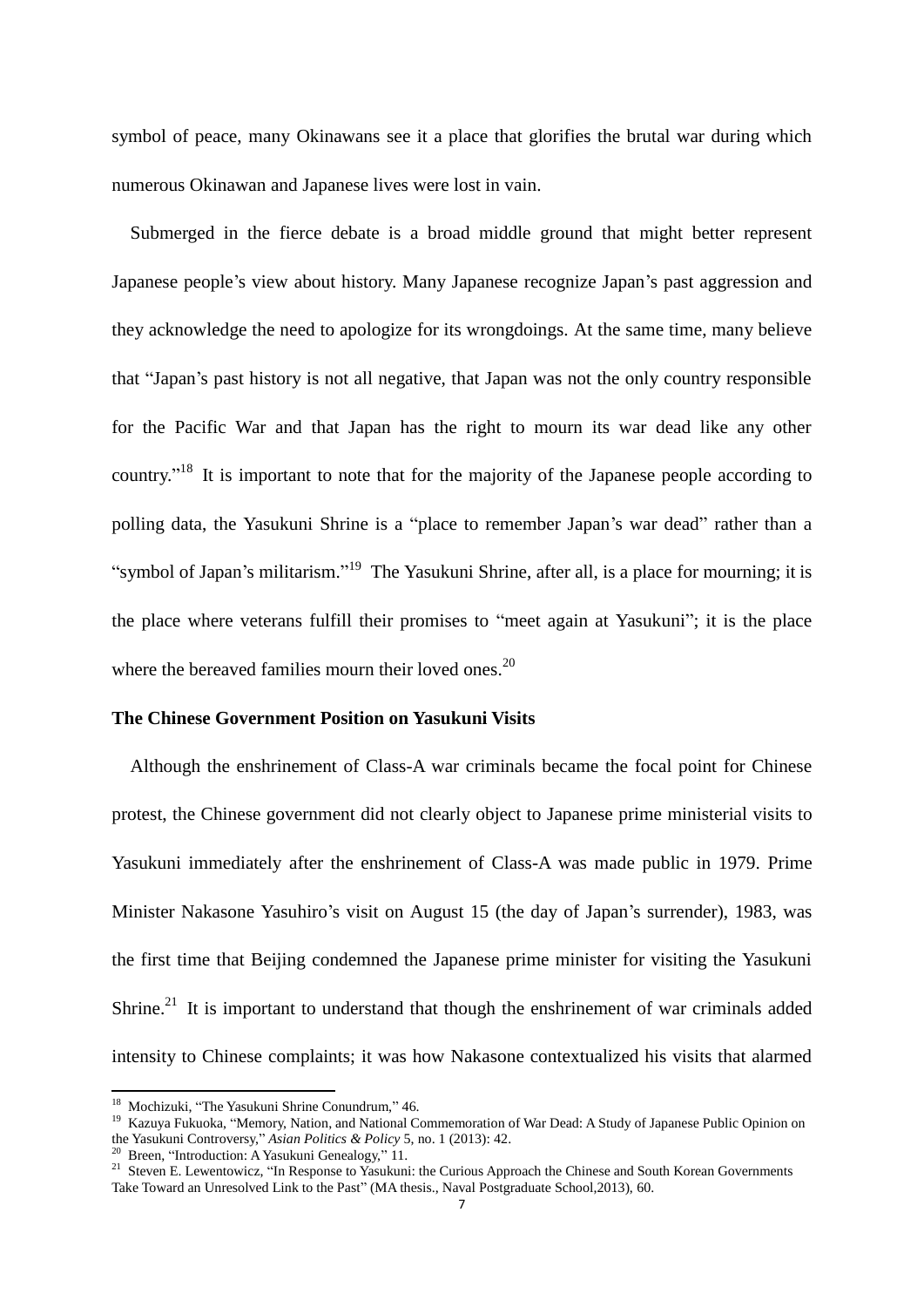the Chinese government. With Japan becoming an economic superpower in the 1980s, Nakasone sought to create a positive national identity commensurate with Japan's status that would lift the Japanese people out of the humiliating defeat of World War II.<sup>22</sup> His agenda of ending the post-war era through a reinterpretation of history signaled the government's attempt to transform Japan's post-war mentality that the Chinese elites were not ready for. It is also crucial to note the Chinese domestic context during the Nakasone administration. The Chinese populace perceived Japan with increasing hostility in the 1980s not only because of the Yasukuni visits, but also due to China's large trade deficit with Japan.<sup>23</sup> Japanese products had flooded into the Chinese market in the 1980s, which was seen by the Chinese public as an act of "economic invasion" of China.<sup>24</sup> Against this backdrop, Nakasone's visit to Yasukuni in 1985 triggered anti-Japanese protests staged by thousands of Chinese students in Beijing and Xian.<sup>25</sup> These protests seemed to have official approval at first, but the authorities soon rescinded support as protests spread nationwide and domestic grievances such as inequality and corruption were also addressed by students. $^{26}$ 

Nakasone's statement of making Yasukuni the place where the state could officially express its respects to those who gave their lives for their country, along with his efforts to strengthen Japanese military capacity, had made the Yasukuni shrine a symbol of Japanese attempts to revive militarist nationalism in some Chinese elites' eyes.<sup>27</sup> From then on, Beijing showed increasing and consistent objections to prime ministerial visits to Yasukuni.<sup>28</sup>

 $22$  He Yinan, *The Search for Reconciliation: Sino-Japanese and German-Polish Relations since World War II* (Cambridge: Cambridge University Press, 2009), 209.

<sup>23</sup> Lewentowicz, "In Response to Yasukuni," 62.

 $^{24}$  Ibid., 61.

 $^{25}$  Ibid., 61.

<sup>26</sup> Allen S. Whiting, *China Eyes Japan* (Berkeley: University of California Press, 1989), 67-76.

<sup>27</sup> Mochizuki, "The Yasukuni Shrine Conundrum," 42.

<sup>28</sup> Lewentowicz, "In Response to Yasukuni," 47.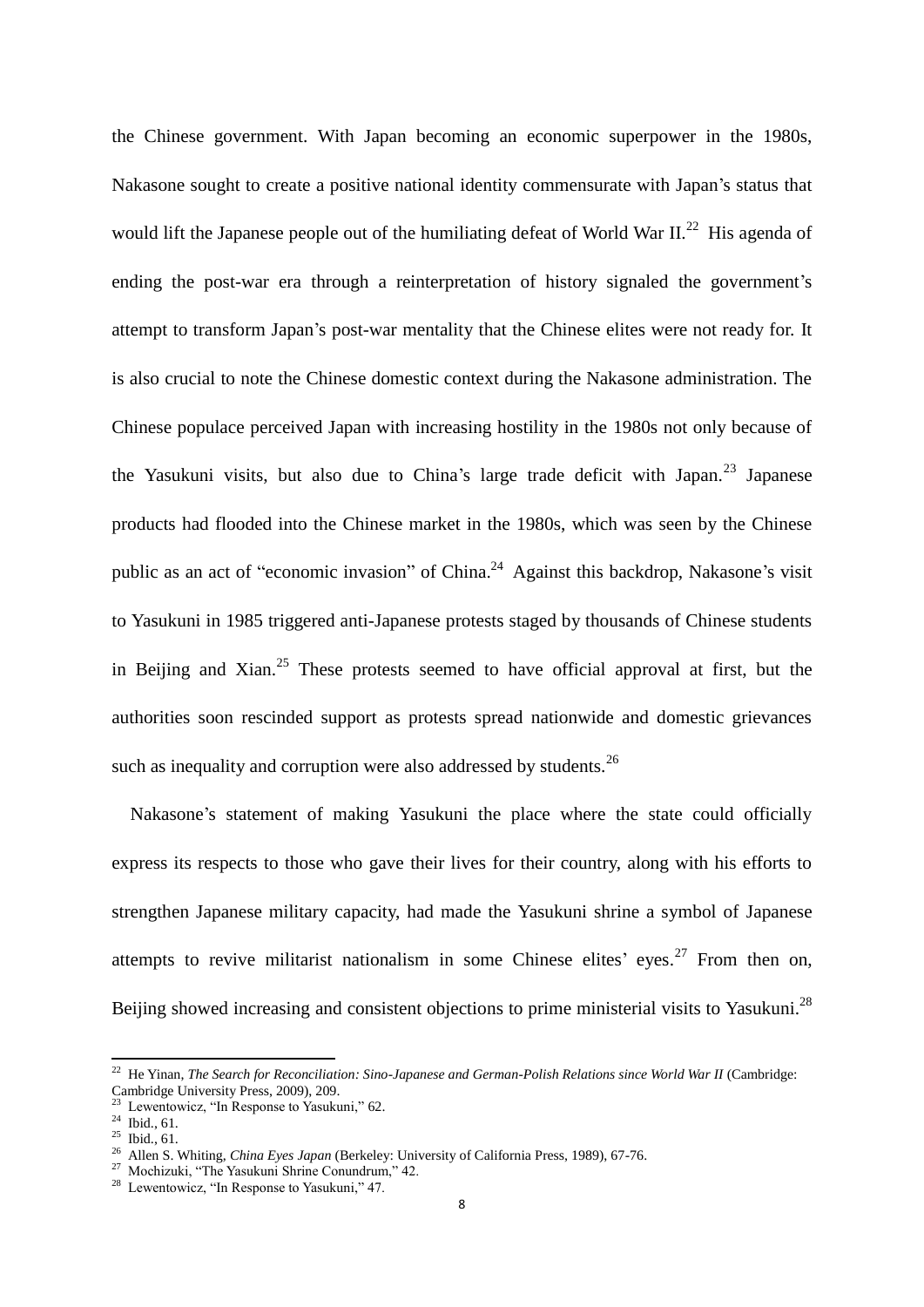The Chinese government maintains the position that Japanese prime ministerial visits to Yasukuni is tantamount to a defense of Japan's war with China and a glorification of war criminals.

The Chinese government reportedly attempted to resolve the controversy by reaching an informal agreement with Nakasone after fierce anti-Japanese demonstrations broke out in China in 1985. Revealed by China's ambassador to Japan, Wang Yi, in a 2005 Tokyo speech, the informal agreement stated that, "if the top Japanese officials – the prime minister, the chief cabinet secretary, and the foreign minister – would refrain from visiting the shrine, in return China would not condemn pilgrimages there by lesser-known figures."<sup>29</sup> Nakasone denied the existence of such an agreement in 2005. However, the fact that no Japanese prime minister visited Yasukuni for seven years after Nakasone's 1985 visit implies that the two governments probably had attained some sort of mutual understanding over this issue.<sup>30</sup> Nevertheless, the temporary peace over Yasukuni was soon shattered after Prime Minister Koizumi's high-profile visits in 2001.

While there are genuine concerns about Japanese militarist revival among some Chinese elites, domestic political concerns are also crucial in explaining the Chinese government's hard stance towards Japan over historical issues such as Yasukuni. The Chinese Communist Party's legitimacy was seriously challenged domestically by students who demanded political reforms during the Tiananmen Incident in 1989. In order to restore regime legitimacy, the Chinese government tried to supplement Communism with nationalist propaganda to secure

<sup>29</sup> *Agency France Press*, April 27, 2005, quoted in Susan L. Shirk, *China: Fragile Superpower* (New York: Oxford University Press, 2007), 163.

<sup>30</sup> Susan L. Shirk, *China: Fragile Superpower* (New York: Oxford University Press, 2007), 163.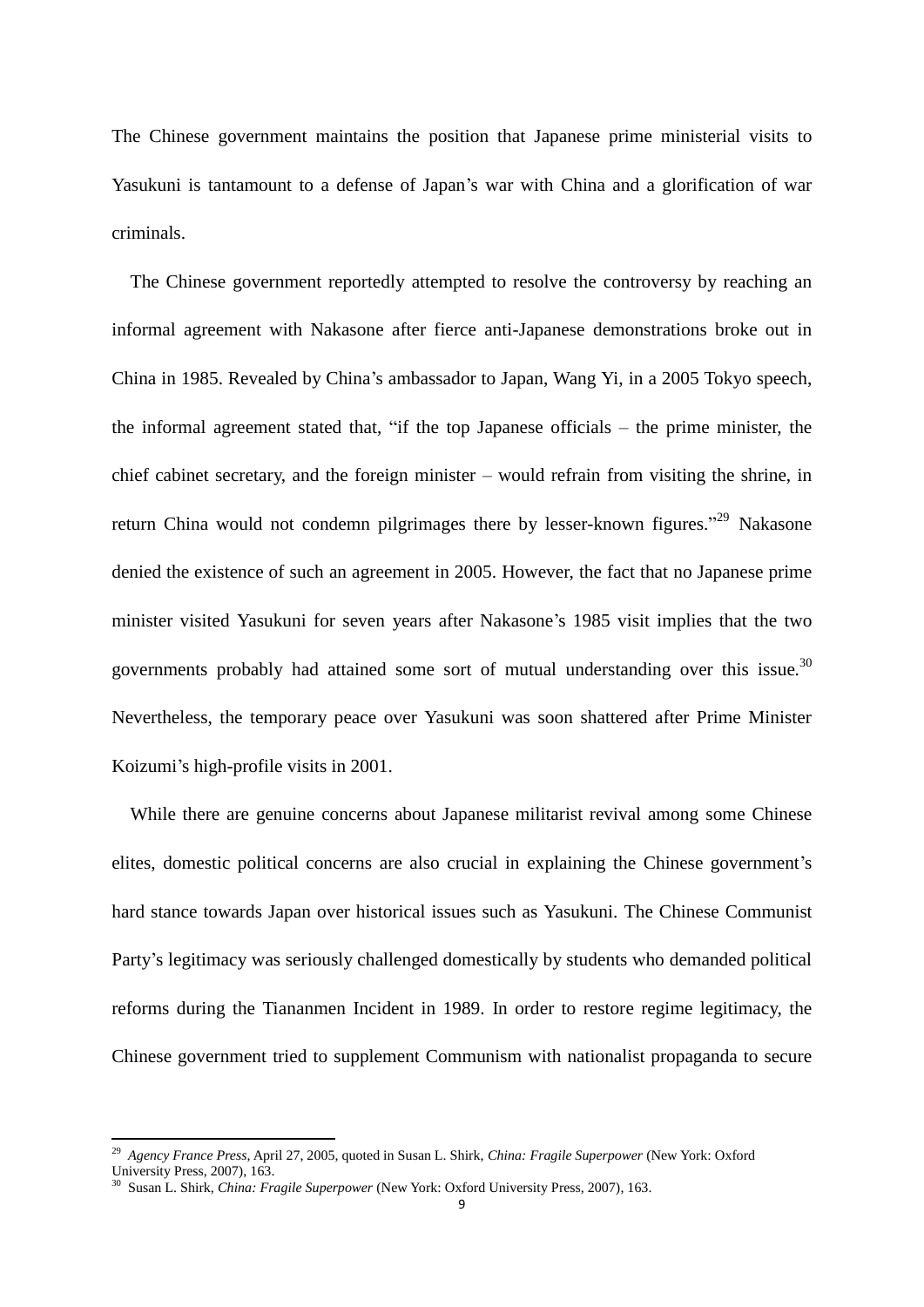public support.<sup>31</sup> The nationalist campaign aimed to instill patriotism by emphasizing China's history of resisting foreign aggression, and the 1937-1945 Sino-Japanese War was particularly highlighted to show Chinese suffering and heroic resistance. The Chinese Communist Party illustrated its political legitimacy by emphasizing its leadership in 1945 victory in the Anti-Japanese War.<sup>32</sup> Chinese politicians also found Japan-related issues useful for presenting themselves as strong leaders and for diverting attention from difficult domestic problems.<sup>33</sup>

Anti-Japanese sentiments quickly flared up in the 1990s as tragic wartime stories continued to be retold by the older generation and the Chinese people's suffering during the war was never fully addressed by the Chinese government. Over the Yasukuni issue, although the Chinese public's views are not uniform, recent opinion polls showed that a majority of the Chinese people believe a Japanese prime minister should not visit the shrine no matter under what circumstances.<sup>34</sup> Anti-Japanese nationalism proved to be a double-edged sword for the Chinese government, however, for while it promoted political cohesion to some extent, it also undermined Beijing's national and diplomatic interests. The Chinese government found it increasingly difficult to stabilize its relations with Japan, a country with which it shares many common economic interests.<sup>35</sup> In April 2005, a series of violent anti-Japanese demonstrations erupted in more than a dozen Chinese cities, protesting against a newly approved textbook in Japan that downplays Japan's brutal actions during its occupation of China in World War II.<sup>36</sup>

<sup>31</sup> Yinan, *The Search for Reconciliation,* 244.

<sup>32</sup> Shirk, *China: Fragile Superpower*, 144.

<sup>33</sup> Ibid., 144.

<sup>34</sup> The Genron NPO and China Daily, *The 9th Japan-China Public Opinion Poll: Analysis Report on the Comparative Data*  (Tokyo, 2013), 23.

<sup>35</sup> Shiro Armstrong, "The China-Japan Relationship and Core Australian Economic Interests," *East Asia Forum*, May 27,

<sup>2012,</sup> http://www.eastasiaforum.org/2012/05/27/the-china-japan-relationship-and-core-australian-economic-interests/. <sup>36</sup> Jian Zhang, "The Influence of Chinese Nationalism on Sino-Japanese Relations," in *China-Japan Relations in the* 

 $1<sub>0</sub>$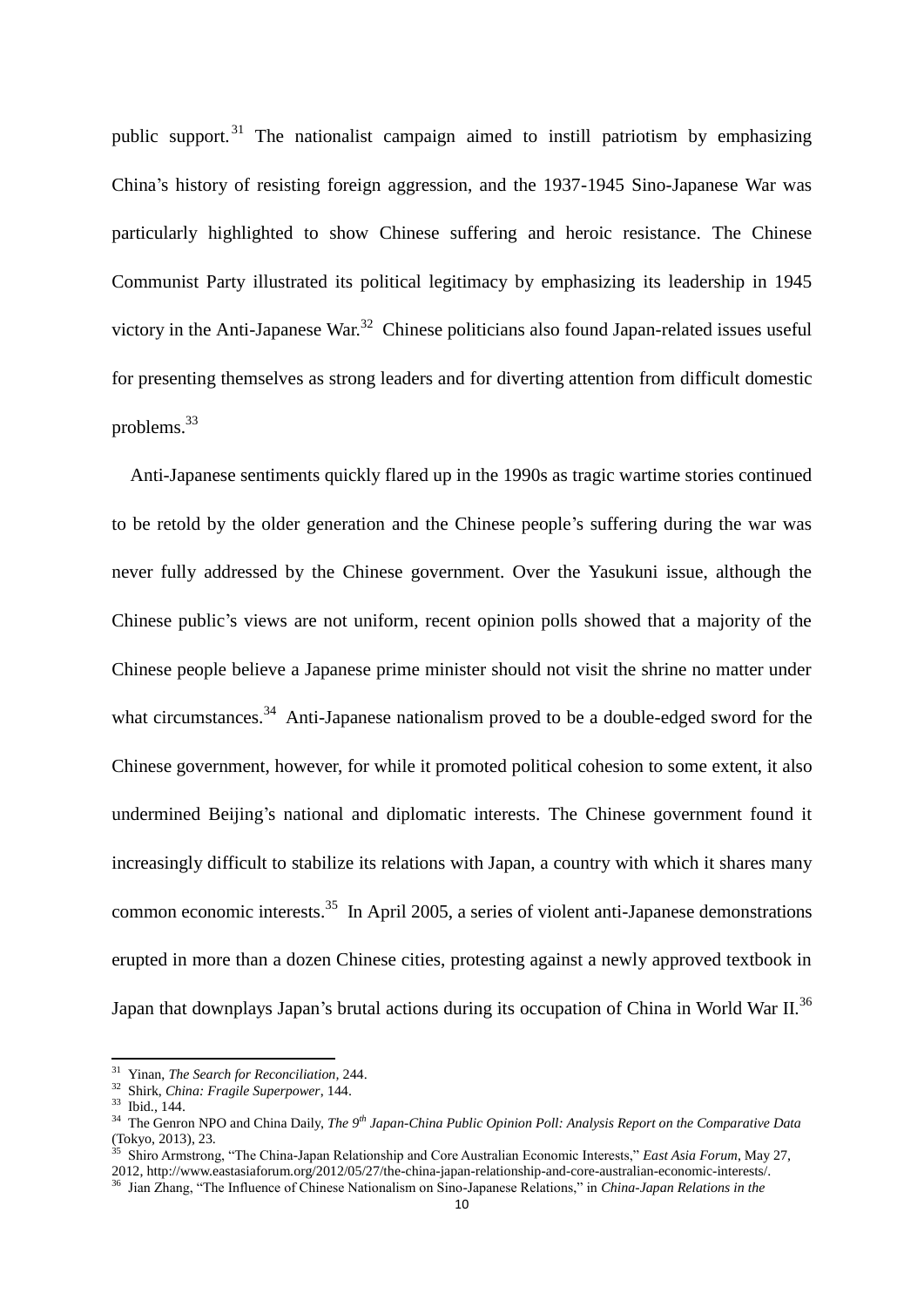As the protests were largely spontaneous, the Chinese government was hard-pressed to find a delicate way to halt the protests before they turned against the government itself.<sup>37</sup> Since the public started to equate being tough with Japan with being patriotic, Chinese leaders did not dare to back down over conflicts with Japan, and this applies to the Yasukuni controversy.

## **An Evaluation of the Current Available Solutions**

With respect to the bilateral dispute over prime ministers' visits to Yasukuni, two solutions have been proposed in the past. The first focuses on finding or creating another national secular memorial to encourage foreign as well as domestic leaders to pay respects to the war dead there. The idea was first raised by Nakasone in the 1980s and has emerged from time to time but always ended up being buried again.<sup>38</sup> Chidorigafuchi National Cemetery, where actual remains of 'unknown soldiers' of World War II were enshrined,<sup>39</sup> was discussed as an alternative to the Yasukuni Shrine. In fact, the neo-nationalist Prime Minister Abe paid a visit to Chidorigafuchi on August 15, 2013.<sup>40</sup> Nevertheless, despite opposition from the right wing of the LDP and the Izokukai, a secular national cemetery cannot replace the Yasukuni Shrine in practice. Since 2,466,000 spirits of the war dead are enshrined in Yasukuni, the emotional bond between the bereaved families and Yasukuni cannot be substituted by another place. This means the importance of Yasukuni in the public's mentality will not decline much even with the establishment of another memorial; thus, the incentive for the prime minister to make visits to Yasukuni remains. Anti-Yasukuni intellectuals like Takahashi Tetsuya have

-

<sup>38</sup> John Breen, "Yasukuni and the Loss of Historical Memory," in *Yasukuni, the War Dead and the Struggle for Japan's Past*, ed. John Breen (New York: Columbia University Press, 2008), 162.

*Twenty-first Century: Creating a New Past?*, ed. Michael Heazle and Nick Night (Cheltenham and Northampton: Edward Elgar, 2007), 15.

<sup>37</sup> Shirk, *China: Fragile Superpower*, 142-143.

<sup>39</sup> Chidorigafuchi National Cemetery, http://www.env.go.jp/garden/chidorigafuchi/english/index.html.

<sup>40</sup> "Naigai kōkan no Chidorigafuchi senbotsu sha haka en sanpai," Chidorigafuchi National Cemetery for the War Dead, http://www.boen.or.jp/boen00.htm.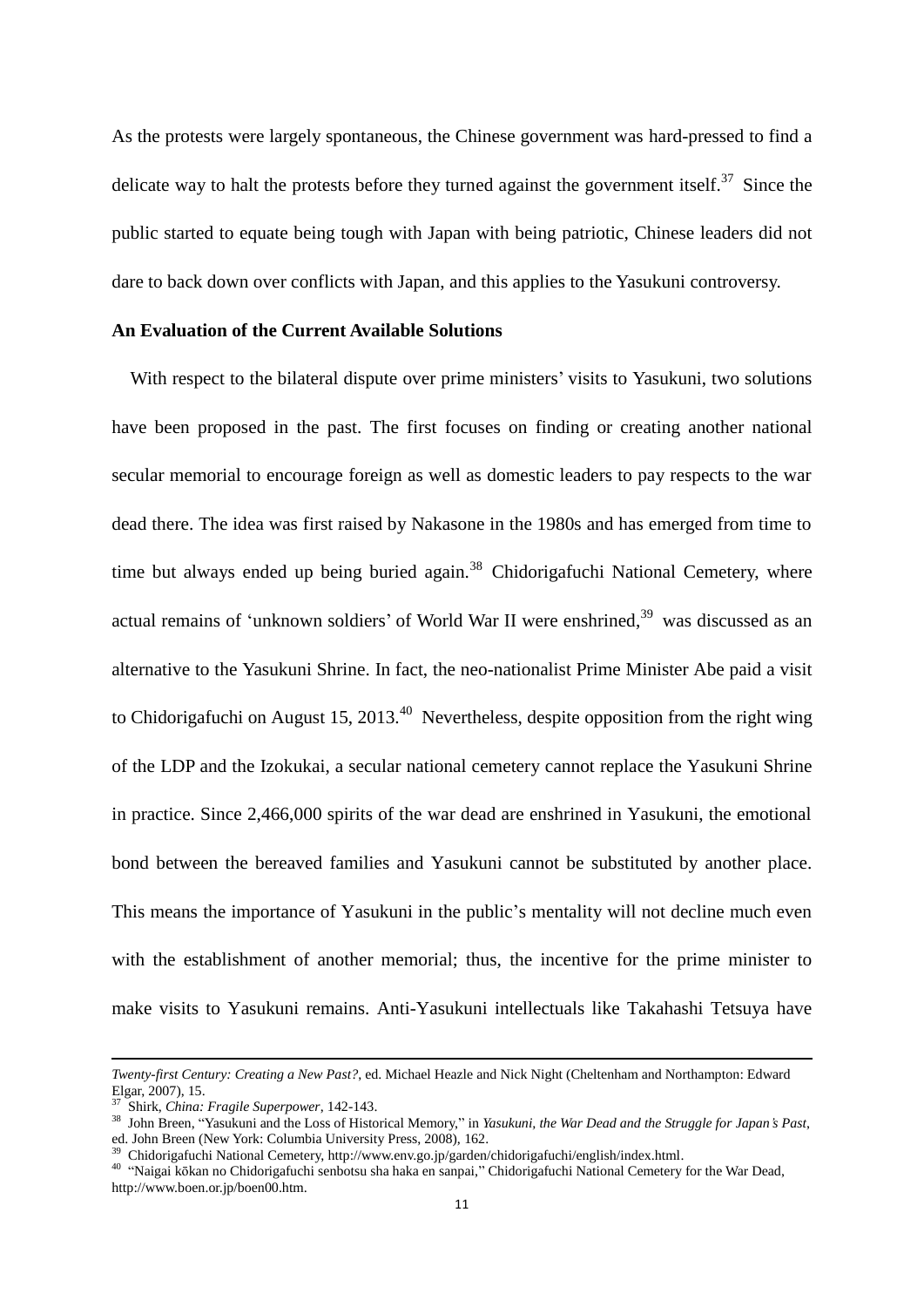pointed out that, with the government consistently refusing to seriously pursue the question of war responsibility, any new peace memorial could become a second Yasukuni.<sup>41</sup> On the other hand, it is clear that the Chinese government will not be satisfied with the establishment of a new memorial if Japanese prime ministers continue to visit Yasukuni. For instance, while Chinese official news sources such as *Xinhua Ribao* and *Renmin Ribao* mentioned the fact that Prime Minister Abe offered the wreaths on August 15 at Chidorigafuchi, it was quite marginal amid their wide coverage of Japanese Cabinet members visiting Yasukuni and Chinese protest against it.<sup>42</sup> Although lacking poll data, I highly doubt that the majority of the Chinese people know the existence of a secular national cemetery named Chidorigafuchi because of scarce Chinese media attention on it.

Another solution is to make changes to Yasukuni itself, such as de-enshrining the Class-A war criminals and changing the exhibitions of the Yūshūkan museum. Since the deities enshrined in Yasukuni are represented by slips of paper inscribed with their names, the removal of the Class-A would be a ritual act involving transferring the paper from the Yasukuni Repostitory to a repository elsewhere.<sup>43</sup> However, the Yasukuni priesthood has remained strongly opposed to de-enshrinement by claiming that the spirits once enshrined can never be dislodged according to Shintō traditions. Meanwhile, even though the Yūshūkan underwent some modifications during 2006-2007 to "remove inappropriate expressions that may be viewed as intellectually dishonest or far-fetched" because of increasing pressure from the United States, the modifications were rather limited and one of the people who undertook

<sup>41</sup> Tetsuya Takahashi, *Yasukuni mondai* (Tokyo: Chikuma Shobō, 2005), 214, quoted in John Breen. ed.,*Yasukuni, the War Dead and the Struggle for Japan's Past* (New York: Columbia University Press, 2008), 162.

<sup>42</sup> *Xinhua Ribao,* August 15, 2013, http://www.chinanews.com/gj/2013/08-15/5165837.shtml.

*Renmin Ribao*, August 15, 2013, http://www.chinadaily.com.cn/micro-reading/mfeed/hotwords/20130818877\_2.html.

<sup>43</sup> Breen, "Introduction: A Yasukuni Genealogy," 5.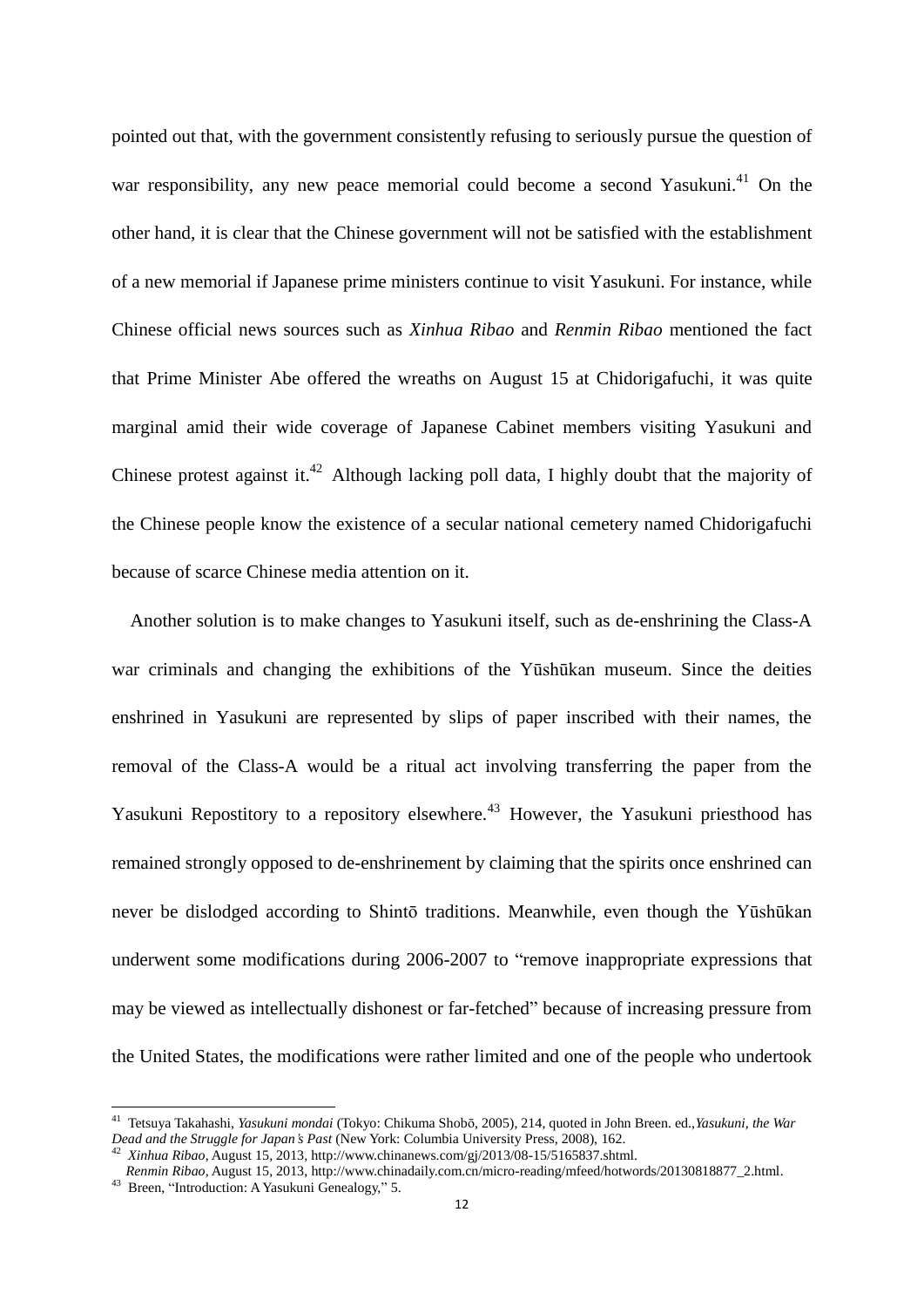this project admitted that "it would be better to completely rewrite everything."<sup>44</sup> Changes at Yasukuni initiated by the Japanese government are not possible in the near future as they will be seen as the state's interference in religious freedom, an infringement upon the constitutional principle of separation of state and religion. Without voluntary actions that come from the shrine itself, changing Yasukuni does not seem to be a practical option.

#### **A New Proposal: Chinreisha**

Based on the above analysis, I propose a new solution that can alleviate the tensions between China and Japan over prime ministers' visits to Yasukuni, and this is where a small shrine named Chinreisha comes into play. Adjusting its former position on Yasukuni visits, the Chinese government could strike a deal with the Japanese leaders that "China will not protest Japanese prime ministers' visits to the Yasukuni Shrine as long as every time the prime minister pays homage to the deities at the main sanctuary, he would do the same for those enshrined in Chinreisha."

An introduction of Chinreisha is needed to clarify how this proposal is going to work. Most of the rites that Yasukuni priests perform and the pilgrimages the Japanese prime ministers make, take place in the Honden (Main sanctuary) of Yasukuni. To the south of the main sanctuary sits a small shrine named Chinreisha (Spirit Pacifying Shrine) that is much less known to the public.<sup>45</sup> Chinreisha offers a narrative of the war different from the rest of Yasukuni. Established by the Chief Priest Tsukuba Fujimaro in 1965, Chinreisha contains two *za* (seats) for deities not enshrined in the Main sanctuary.<sup>46</sup> One is dedicated to all of those

<sup>44</sup> Hisahiko Okazaki, "Telling the Truth at Yasukuni," *The Japan Times*, February 24, 2007,

http://www.japantimes.co.jp/opinion/2007/02/24/commentary/telling-the-truth-at-yasukuni/#.UnanxaVNboQ. <sup>45</sup> John Breen, "Yasukuni Shrine: Ritual and Memory," *The Asia-Pacific Journal: Japan Focus* (2005),

http://www.japanfocus.org/-John-Breen/2060.

<sup>46</sup> Breen, "Introduction: A Yasukuni Genealogy," 9.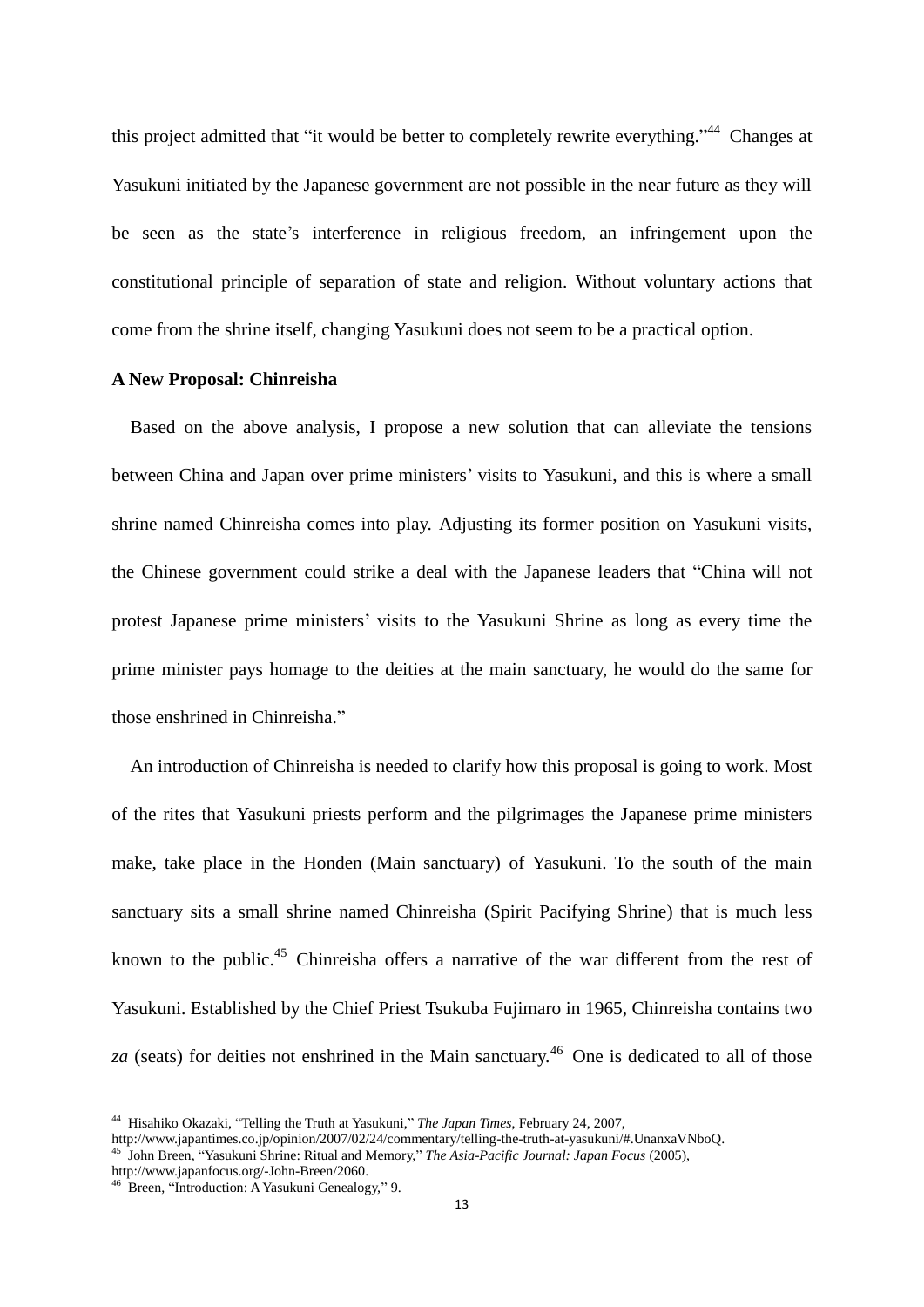Japanese who fought against the imperial army during the Boshin War and those who died in "unnatural" ways in wars since 1853, such as soldiers who died of starvation or illness on the warfront or soldiers who took their lives before capture.<sup>47</sup> The other *za* is dedicated to all the war dead regardless of their nationality: British, American, Chinese, Korean and South East Asian.<sup>48</sup> The priest Tsukuba sought to explain the rationale behind the shrine in 1964: "It is my belief that the kami of Yasukuni are active even now as harbingers of peace, standing hand in hand with the spirits of the war dead from all countries of the world. The [construction of the new Chinreisha] renders possible for the first time in Japan the veneration of the glorious spirits of the war dead of all the nations of the earth."<sup>49</sup> Chinreisha, however, was concealed from the public by a steel fence installed by the Chief Priest Matsudaira Nagayoshi, who came after Tsukaba in 1977.<sup>50</sup> This explains why even the vast majority of Japanese visitors to Yasukuni are not aware of its existence. The true motivation for Matsudaira Nagayoshi to close Chinreisha remains unknown; however, it is important to note that Matsudaira, a former Imperial Army officer, was also responsible for reopening the controversial Yūshūkan museum in 1985.<sup>51</sup>

Chinreisha attracted public attention in 2006 when it was reopened to the public by the Chief Priest at that time – Nanbu Toshiaki. Nanbu's decision to remove the fence probably has something to do with his background. As indicated by Breen, Nanbu's ancestors, who belonged to domains that fought against the Meiji government in the Boshin War, are

<sup>47</sup> *Tokyo Shimbun*, "Chinreisha Yasukuni no kaitō kenshō," August 12, 2006,

http://blog.goo.ne.jp/harumi-s\_2005/e/9d41ec4121361d073feb5b1fe3052ef3.

 $48$  Ibid.

<sup>49</sup> Breen, "Introduction: A Yasukuni Genealogy," 9.

<sup>50</sup> Ibid., 10.

<sup>51</sup> Ibid., 10.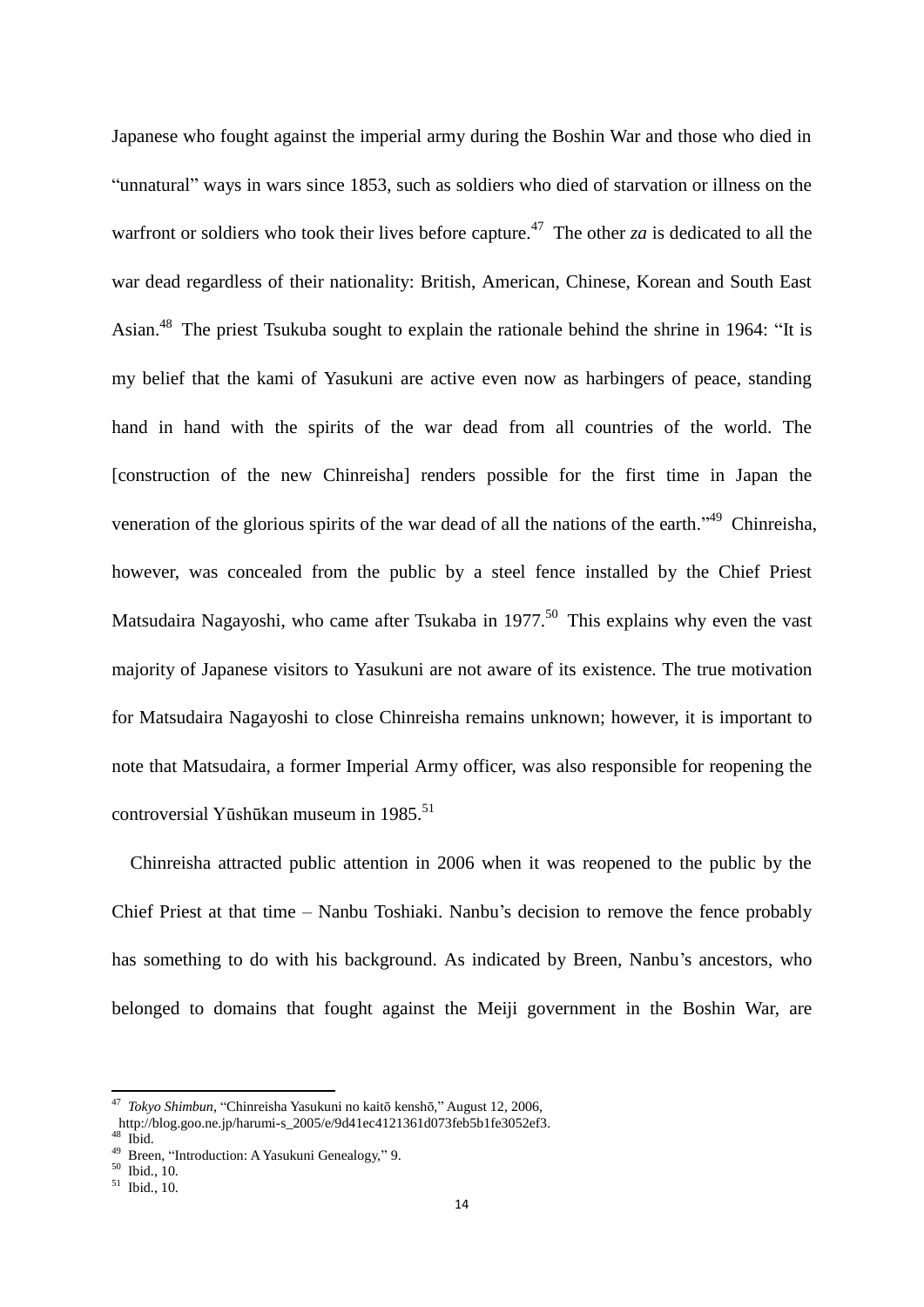enshrined in Chinreisha.<sup>52</sup> The newest Chief Priest of the Yasukuni Shrine, announced in January 18, 2013, is Tokugawa Yasuhisa.<sup>53</sup> The connotation of the great-grandson of the last Tokugawa shogun being selected as the chief priest of Yasukuni will be discussed later.

This proposal can be effective not only because it requires both China and Japan to make concessions, but also because it would neutralize the nature of Yasukuni, moving to a middle ground and away from the extreme narratives surrounding Yasukuni. To many Chinese people, Yasukuni stands for revisionist political forces' attempts to deny Japan's war responsibility and to remilitarize. A shift of attention from the Class-A war criminals and Yūshūkan to the Chinreisha shrine will help the Chinese public to see a more complicated picture of Japanese historical views. Instead of fixating on the vocal right-wing groups in Japan, Chinese can perceive Japanese people's voices of pursing peace through the lens of Chinreisha. While the deceased enshrined in the main sanctuary can be individually identified, Chinreisha provides a collective enshrinement for the war dead as there is not a name list attached to the shrine. Therefore, a Japanese prime ministerial visit to Chinreisha would provide a symbolic mourning for all the war dead of the world, including the Chinese. When Prime Minister Koizumi stressed that he was not paying respect to specific individuals, such as the Class-A criminals,  $54$  it is hard to tell because the Class-A war criminals are enshrined with everyone else in Reijibo Hoanden (Repository for the Divinities) behind the main sanctuary. However, because Chinreisha is physically separate from the main sanctuary, the Japanese prime minister can make it clear that it is a matter of mourning rather than

<sup>&</sup>lt;sup>52</sup> Breen, "Yasukuni Shrine: Ritual and Memory."

<sup>53</sup> *Asahi Shimbun*, "Yasukuni jinja jūichi dai gūji ni Tokugawa Yasuhisa shi," January 18,2013,

http://www.asahi.com/national/update/0118/TKY201301180248.html.

<sup>54</sup> Ministry of Foreign Affairs of Japan, *Basic Position of the Government of Japan Regarding Prime Minister Koizumi's Visits to Yasukuni Shrine,* October, 2005, http://www.mofa.go.jp/policy/postwar/yasukuni/position.html.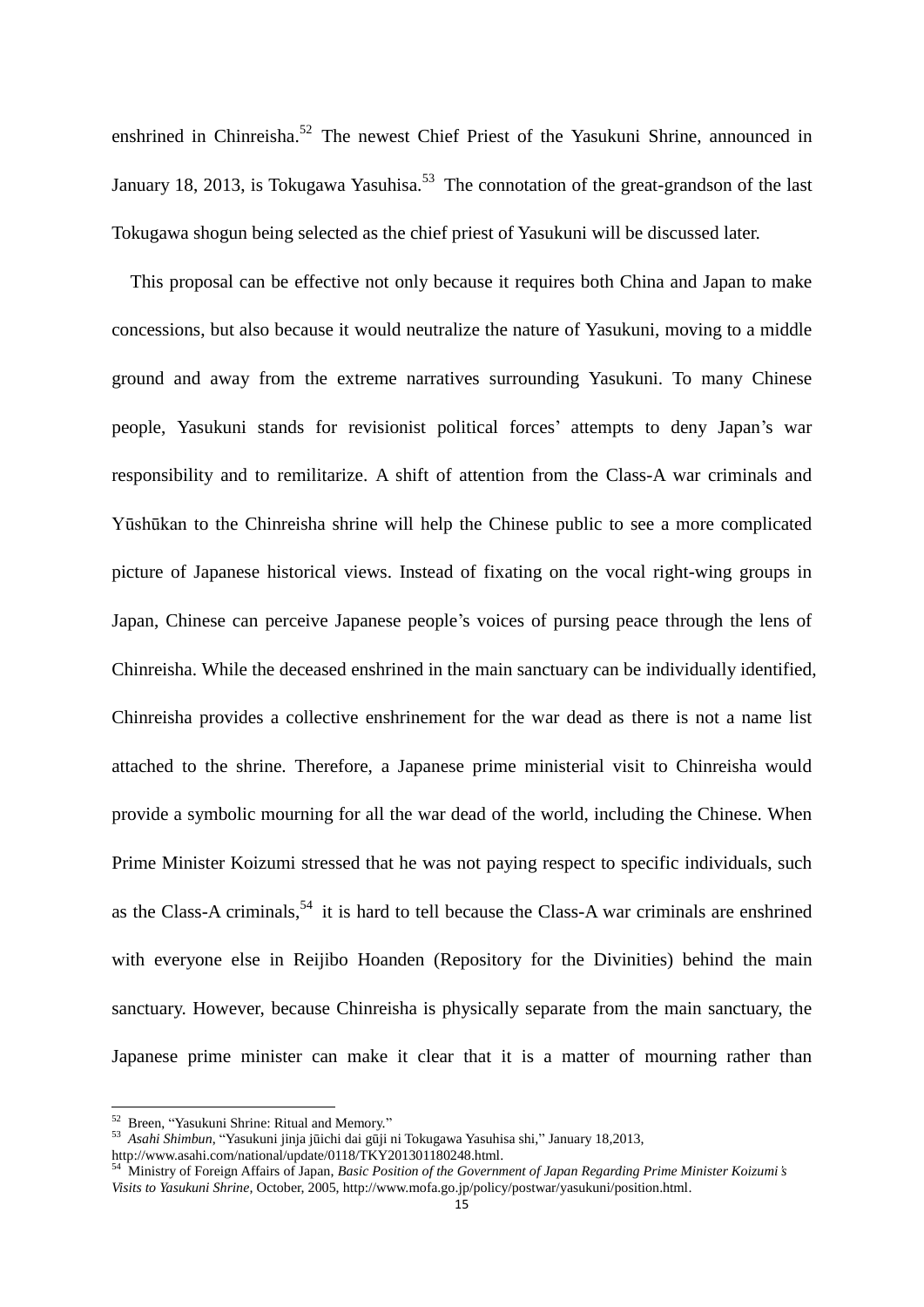glorifying by paying a visit there.

For the Japanese people, Chinreisha could call a more nuanced interpretation of the past, "a past of perpetrators and of victims, of winners and losers, of horror as well as heroism,"<sup>55</sup> that might better express the majority's consciousness. Clarifying Prime Minister Abe's position on visiting Yasukuni Shrine at a press conference, Foreign Minister Fumoi Kishida said: "first of all those people who have sacrificed their lives for the country, we must pay respect to those people. And Japan consistently has made efforts to build a peace loving nation and we have consistently contributed to the international society by building a society that protects peace and human rights."<sup>56</sup> In line with the government's position of visiting Yasukuni as an act of honoring peace, adding Chinreisha as an object of pilgrimage will only reaffirm the prime minister's pledge for world peace. I predict that this act will win public support since the majority of the Japanese people view Japan as a country aspiring for peace. Though there is not available survey data to generalize people's opinion over paying respect to Chinreisha, I find that some Japanese showed a very positive view of paying visit there because of its enshrinement of the war dead from all around the world.<sup>57</sup> If the proposal can secure a large domestic support base, Japanese prime minister will find it wise to adopt the proposal. Whether the proposal can gain support from the Yasukuni priesthood remains uncertain, though the new chief priest's Tokugawa lineage may play a constructive role in promoting the status of Chinreisha, in which  $19<sup>th</sup>$  century Tokugawa supporters were enshrined.

<sup>&</sup>lt;sup>55</sup> Breen, "Yasukuni Shrine: Ritual and Memory."

<sup>56</sup> Ministry of Foreign Affairs of Japan, *Press Conference by Minister for Foreign Affairs Fumio Kishida,* August 2, 2013, http://www.mofa.go.jp/press/kaiken/kaiken24e\_000020.html#topic3.

<sup>57</sup> Blog: http://shisly.cocolog-nifty.com/blog/2013/04/post-e874.html

Online forum: http://detail.chiebukuro.yahoo.co.jp/qa/question\_detail/q1344846748.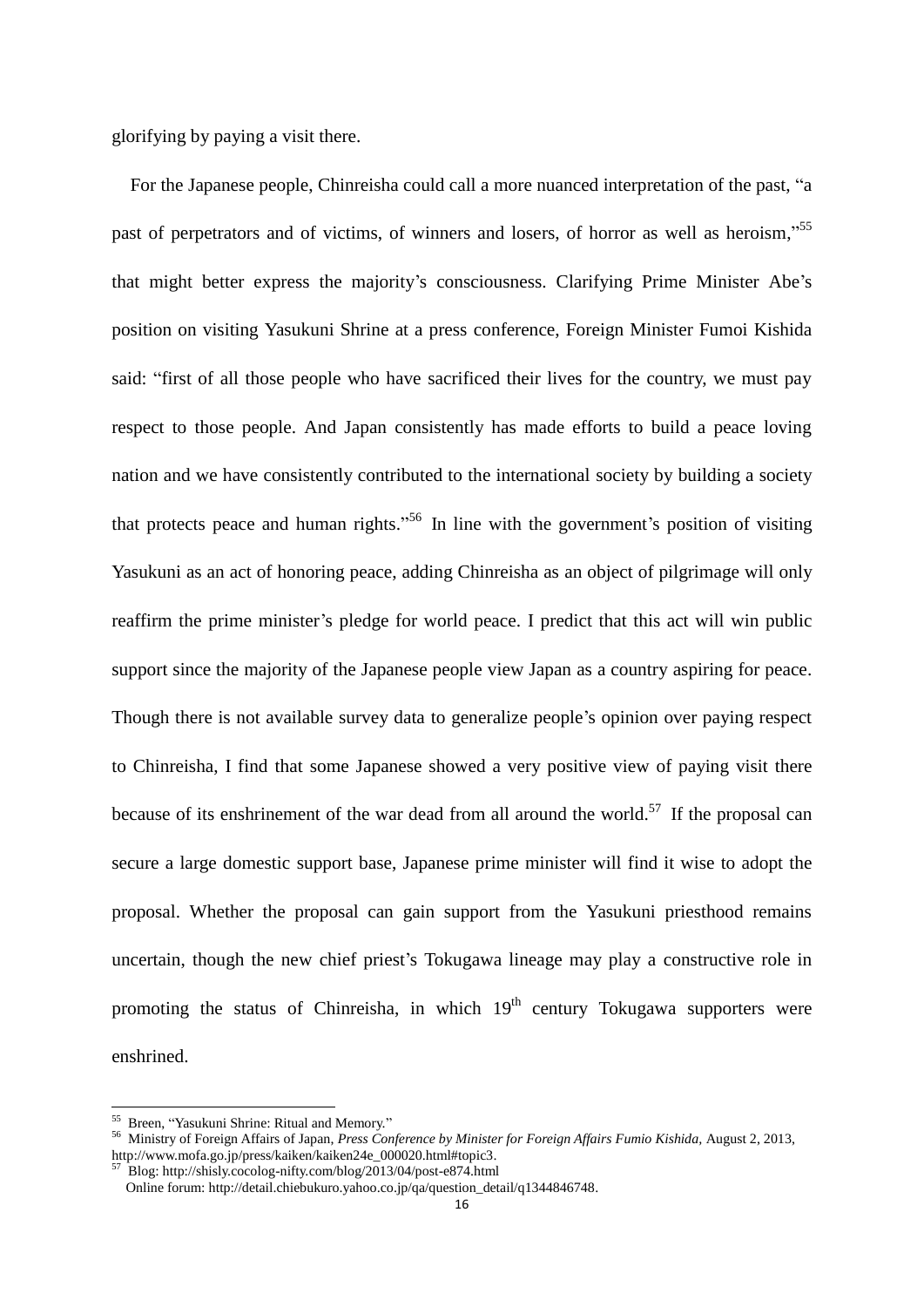There are three possible responses to the proposal from the Japanese side. The worst case is dismissal. The Japanese government may cite Shintō rituals to argue that there is no precedent of prime ministers' worshipping the spirits of foreign soldiers or that the deceased enshrined in Chinreisha are considered unlucky because they died in less honorable ways, and thus should not be given official pilgrimage. Nevertheless, in this case, Chinreisha still gets a lot of publicity, which will foster domestic debate over whether foreign war dead should be treated as equal to national war dead and how Japanese should mourn and remember the war dead, facilitating a less extreme historical perspective. Another possibility is that the proposal discourages the prime minister's visits to Yasukuni. In order to avoid the pressure of paying respect to Chinreisha, the prime minister chooses not to visit Yasukuni at all. Because this result is what the Chinese government initially wanted, the Chinese government will not have any reason to protest if the prime minister gives up his visit. The third result would be that the Japanese government accepts this proposal, and the Chinese government does as it promised and stops protesting. To be sure, I recognize that these are all hypothetical scenarios. Further research is needed to learn about how the Japanese public and Yasukuni priesthood views paying visits to Chinreisha and possible objections from both the Chinese and the Japanese sides.

When Prime Minister Koizumi argued that visiting Yasukuni is a matter of domestic issue, he overlooked the fact that this act also epitomizes a historical perspective that seriously affects Japan's diplomatic relations with China. It is undeniable that recent Chinese official depictions of Japanese political image are exaggerated, overemphasizing Japan's right-wing views of historical issues whereas more liberal and peaceful opinions are ignored or even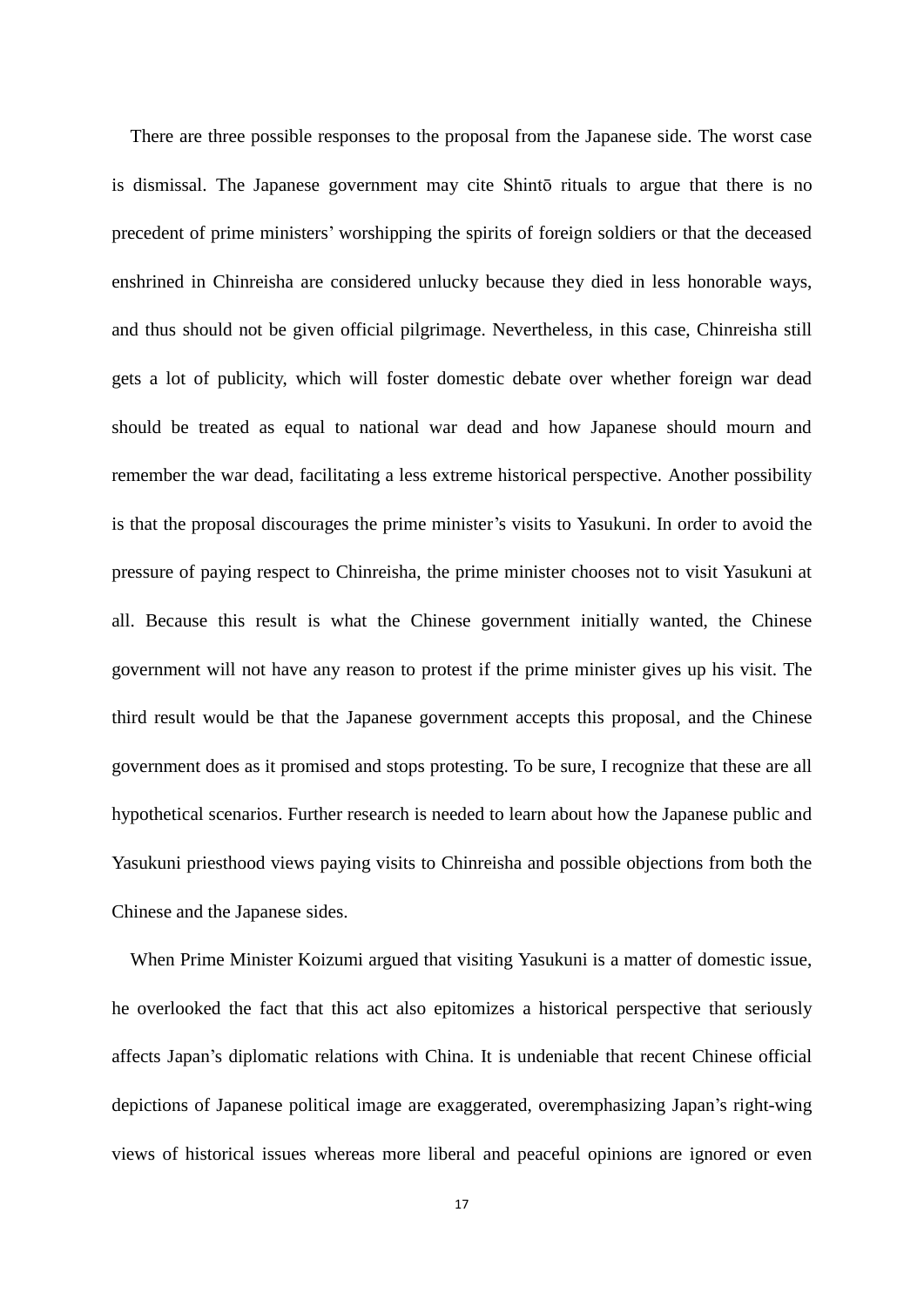denied. However, it is true that, 68 years after the end of World War II, the Japanese still have not reached a consensus over how they would remember the wars in a way that would unify the country as well as remedy the relations with its Asian neighbors. Haunted by historical issues, Japan will not be able to realize its national aspirations of playing a more active and positive role on the world stage. Settling the Yasukuni controversy can be a good start.

*Mengjia Wan is studying International Relations at Mount Holyoke College, MA.*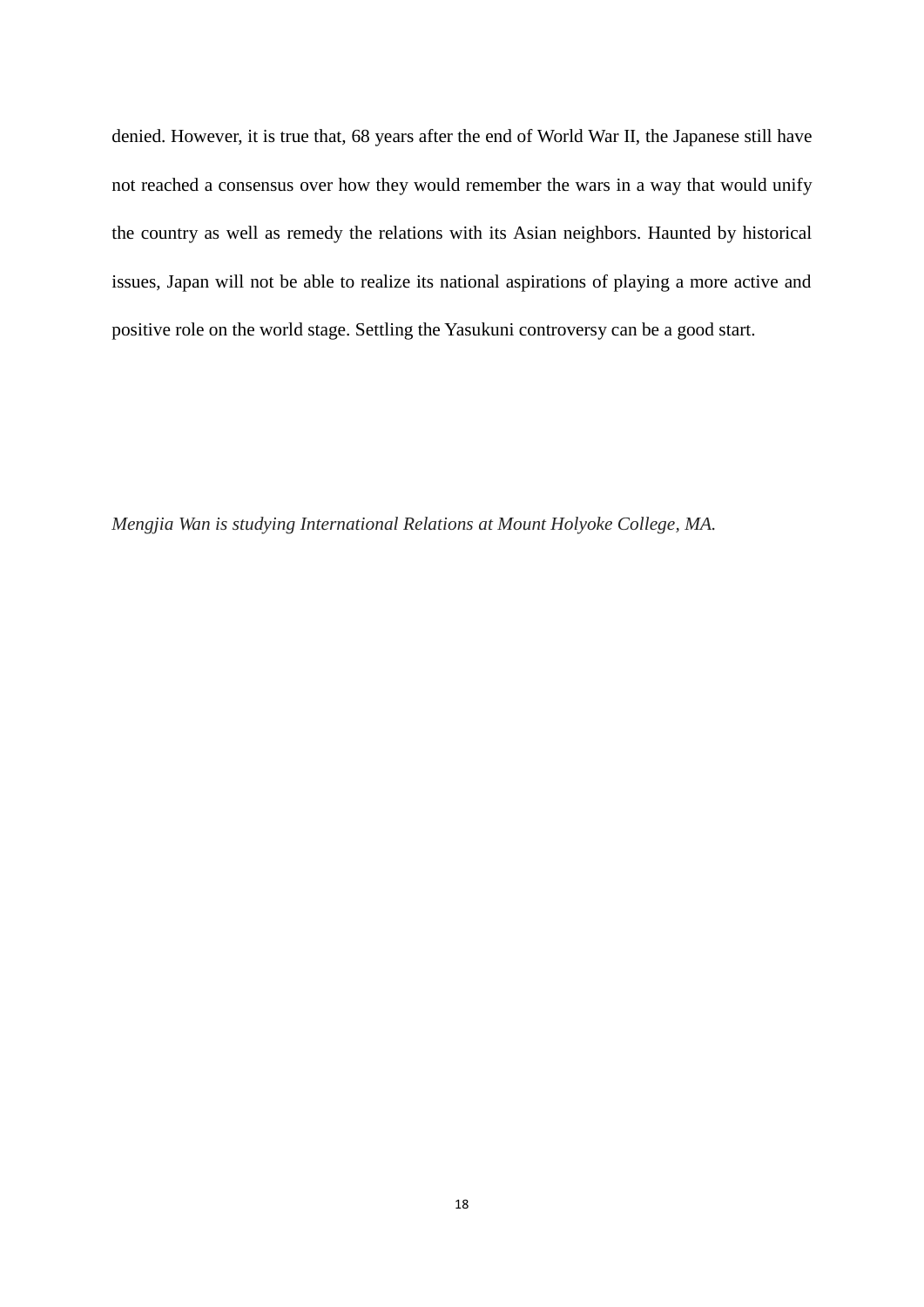# References

- *Agency France Press*, April 27, 2005. Quoted in Susan L. Shirk, *China: Fragile Superpower* (New York: Oxford University Press, 2007). 163.
- Armstrong, Shiro. "The China-Japan Relationship and Core Australian Economic Interests," *East Asia Forum*, May 27, 2012. http://www.eastasiaforum.org/2012/05/27/the-china-japan-relationship-and-core-austral ian-economic-interests/.
- *Asahi Shimbun*. "Yasukuni jinja jūichi dai gūji ni Tokugawa Yasuhisa shi [Tokugawa Yasuhisa is chosen to be the  $11<sup>th</sup>$  Chief Priest of Yasukuni]." January 18, 2013. http://www.asahi.com/national/update/0118/TKY201301180248.html.
- Breen, John., and Mark Teeuwen. *A New History of Shintō*. Oxford: Wiley-Blackwell, 2010.
- Breen, John. "Introduction: A Yasukuni Genealogy." In *Yasukuni, the War Dead and the Struggle for Japan's Past*, edited by John Breen, 1-22, New York: Columbia University Press, 2008.
- Breen, John. "Yasukuni and the Loss of Historical Memory." In *Yasukuni, the War Dead and the Struggle for Japan's Past*, edited by John Breen, 143-162, New York: Columbia University Press, 2008.
- Breen, John. "Yasukuni Shrine: Ritual and Memory." *The Asia-Pacific Journal: Japan Focus* (2005). http://www.japanfocus.org/-John-Breen/2060.
- Chidorigafuchi National Cemetery. http://www.env.go.jp/garden/chidorigafuchi/english/index.html.
- Chidorigafuchi National Cemetery for the War Dead. "Naigai kōkan no Chidorigafuchi senbotsu sha haka en sanpai [Domestic and Foreign Officials' Visits to Chidorigafuchi]." http://www.boen.or.jp/boen00.htm.
- Fukuoka, Kazuya. "Memory, Nation, and National Commemoration of War Dead: A Study of Japanese Public Opinion on the Yasukuni Controversy." *Asian Politics & Policy* 5, no. 1 (2013): 27-49.
- Hardacre, Helen. *Shintō and the State, 1868-1988*. Princeton: Princeton University Press, 1989.
- Lewentowicz, Steven E. "In Response to Yasukuni: the Curious Approach the Chinese and South Korean Governments Take Toward an Unresolved Link to the Past." MA thesis., Naval Postgraduate School, 2013.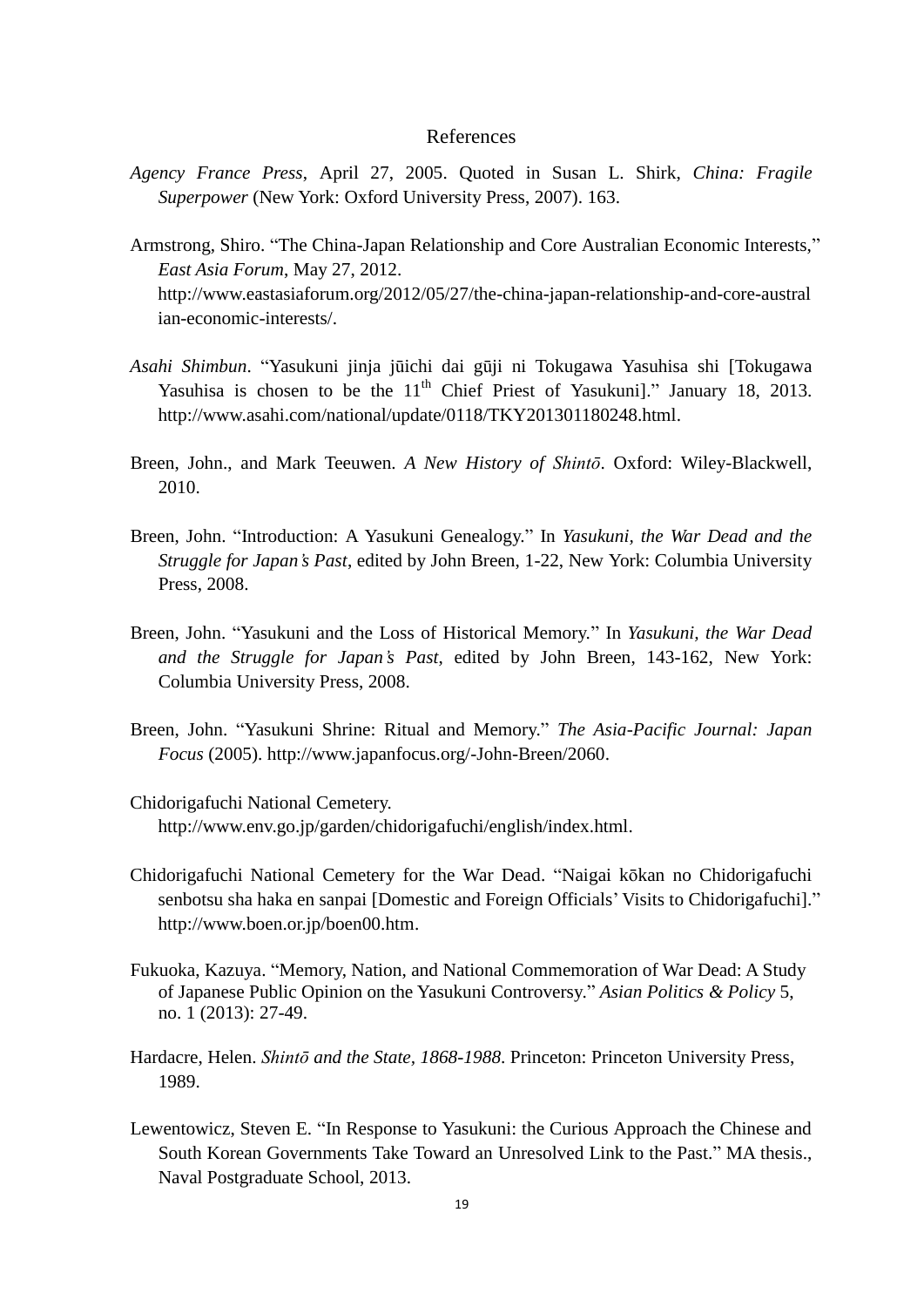- McCormack, Gaven., and Satoko Oka Norimatsu. *Resistant Islands: Okinawa Confronts Japan and the United States*. Plymouth: Rowman & Littlefield, 2012.
- Ministry of Foreign Affairs of Japan. *Basic Position of the Government of Japan Regarding Prime Minister Koizumi's Visits to Yasukuni Shrine,* October, 2005. http://www.mofa.go.jp/policy/postwar/yasukuni/position.html.
- Ministry of Foreign Affairs of Japan. *Press Conference by Minister for Foreign Affairs Fumio Kishida,* August 2, 2013. http://www.mofa.go.jp/press/kaiken/kaiken24e\_000020.html#topic3.
- Miyamoto,Yuki. *Beyond the Mushroom Cloud: Commemoration, Religion, and Responsibility after Hiroshima*. New York: Fordham University Press, 2011.
- Miyamoto,Yuki. "The Ethics of Commemoration: Religion and Politics in Nanjing, Hiroshima, and Yasukuni." *Journal of the American Academy of Religion* 80, no.1 (2012): 34-63.
- Mochizuki, Mike M. "The Yasukuni Shrine Conundrum: Japan's Contested Identity and Memory." In *Northeast Asia's Difficult Past: Essays in Collective Memory*, edited bt Barry Schwartz and Mikyoung Kim, 31-51. Basingstoke: Palgrave Macmillan, 2010.
- Okazaki, Hisahiko. "Telling the Truth at Yasukuni." *The Japan Times*, February 24, 2007. http://www.japantimes.co.jp/opinion/2007/02/24/commentary/telling-the-truth-at-yasuk uni/#.UnanxaVNboQ.
- *Renmin Ribao*. August 15, 2013. http://www.chinadaily.com.cn/micro-reading/mfeed/hotwords/20130818877\_2.html.
- Shirk, Susan L. *China: Fragile Superpower*. New York: Oxford University Press, 2007.
- Takahashi, Tetsuya. "Legacies of Empire: the Yasukuni Shrine Controversy." In *Yasukuni, the War Dead and the Struggle for Japan's Past*, edited John Breen, 105-124, New York: Columbia University Press, 2008.
- Takahashi, Tetsuya. *Yasukuni mondai*, 214. Tokyo: Chikuma Shobō, 2005. Quoted in John Breen. ed. *Yasukuni, the War Dead and the Struggle for Japan's Past* (New York: Columbia University Press, 2008), 162.
- Tanaka, Nobumasa. "Okinawa kara Okinawa to tou 'Yasukuni'[View of Yasukuni from Okinawa]," *Sekai*, September 2004. Quoted in John Breen, ed. *Yasukuni, the War Dead and the Struggle for Japan's Past*, (New York: Columbia University Press, 2008), 153.